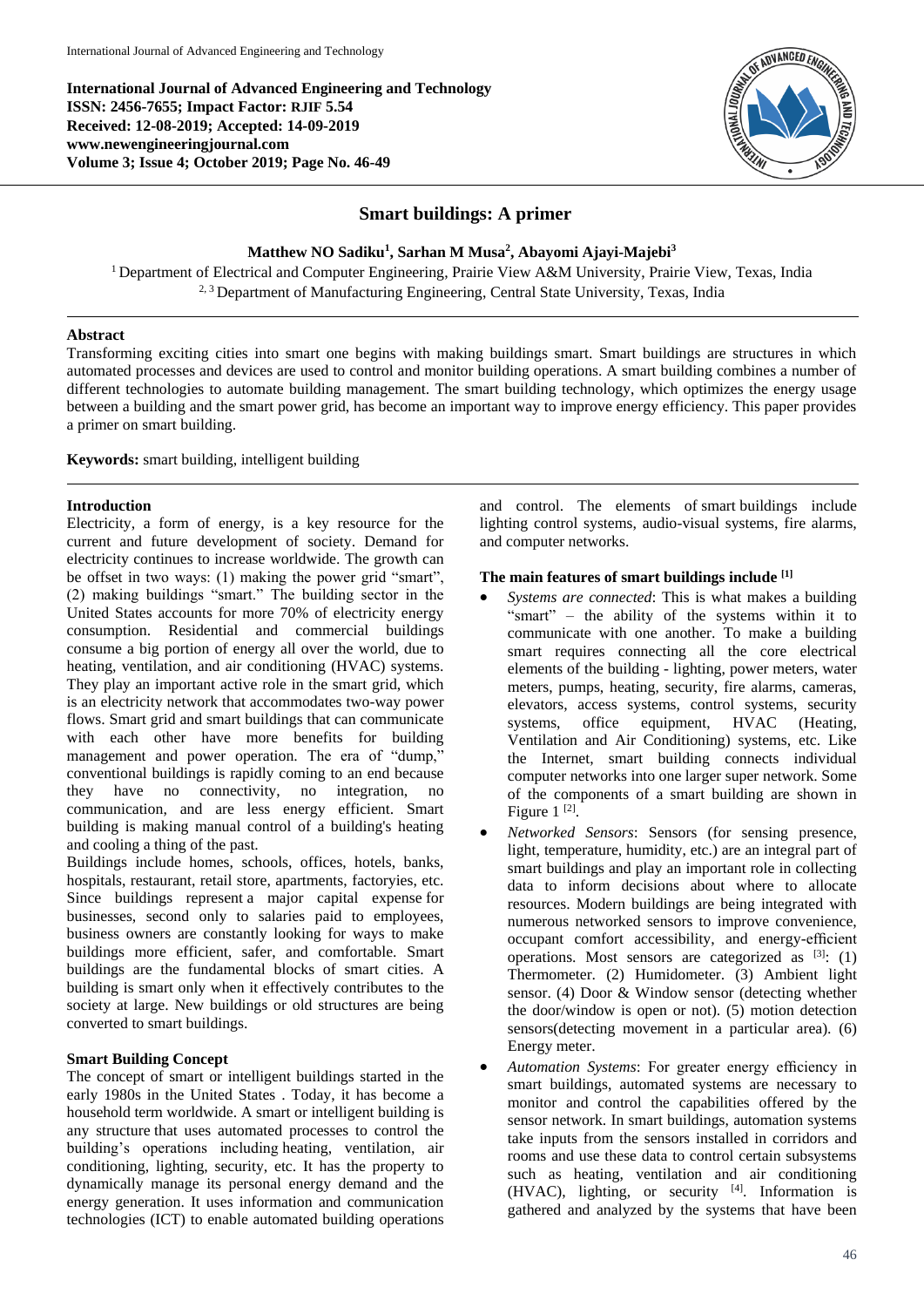put in place in a smart building. For complete control of the building, a proper SCADA (Supervisory Control and Data Acquisition) systems must be implemented.

- *Data*: Smart buildings generate a large volume of valuable data about their own use, which is something that regular buildings simply do not do. They can capture massive quantities of information about the building itself, the people that use it, and its wider environment. In today's connected world, data is the new oil and convenience is king. Smart buildings also collect data about how buildings are being used and provide a real-time picture of the status of the buildings. They also can count the number of occupants in each building at any given time [5].
- *Building Management System (BMS)*: The BMS refers to the central management system responsible for management, oversight, visualization, configuration, and performance monitoring of the building subsystem. This is a software interface to supply data to human manager. It is installed in a building to maintain and control the electrical equipment, fire alarms, and security system. It is required for energy consumption monitoring and management. Its mains purpose is to control, monitor, and optimize building services such as lighting, heating, security, TV, and alarm systems. The BMS is shown in Figure  $2^{[6]}$ . IoT-ready products, such as sensors, actuators, and controllers are connected to the BMS.
- *Human Operation*: Even the most advanced smart building analytics and technologies can be rendered useless without effective human operators. Operators can interface with a smart building through userfriendly interactive displays. They interpret data displayed through smart building interfaces. They determine which types of alerts and reports will be the most useful to receive from analytics software [7].

Other enabling technologies include Internet of things, meters, advanced building automation, and data analytics software. Energy efficiency of smart buildings is important as they are an important component of the smart grid. Smart buildings are occupant-based, incorporating feedback both to and from occupants about their building use.

### **Applications of smart buildings**

Smart office buildings, hotels, hospitals, educational facilities, stadiums, libraries, and many other types of smart buildings exist all over the world.

- *Smart Homes*: There is a growing interest in the idea of smart homes. Smart homes are supposed to enhance living experience and support independent living, especially for the elderly. The smart home network connects home appliances, e.g. Internet refrigerator, air conditioner, microwave, washer, cooker<sup>[8]</sup>.
- *Smart Living*: Smart buildings provide happy living, amusing (entertaining) living, convenient living, smart working, and easy living.
- *Smart Library*: Many smart building technologies are well-suited to library spaces and have great potential to help libraries better serve their patrons.

# **Examples of smart buildings**

The first ever intelligent building in the world was built in Hartford in the United States in 1984. Here we consider the most intelligent/smart buildings in the world. Due to space limitation, we will consider only three examples of smart buildings<sup>[9]</sup>:

- Figure 3 shows the Edge building in Holland. The Edge is regarded the greenest, most intelligent building in the world.
- Figure 4 shows Glumac in Shanghai, China. The Glumac was the first in Asia to pursue the Net-Zero Energy principle.
- Figure 5 depicts the crystal building in London, England. The building is one of the most sustainable buildings in the world.

# **Bene Afits**

Creating or transforming a building into a smart building provides endless opportunities and benefits. The benefits vary range from energy savings to productivity gains to sustainability. A smart building is optimized for energy efficiency, comfort, and safety. It helps owners, operators, and facility managers improve asset reliability and performance. It enhances the health, utility, and value of all their resources, both human and capital. It makes the occupants more productive with lighting, thermal comfort; air quality, physical security, and sanitation. Smart buildings are accelerating business productivity, being energy efficient, providing positive occupant experiences, learning over time, and ensuring the safety and security of the buildings. Other benefits of smart buildings include [1]:

- They make the occupants more productive
- They create a better workplace
- They reduce energy consumption
- They provide stimulating living and working environments
- They are greener, more energy efficient and more cost effective.
- Significant operational savings
- Data protection

### **Challenges**

Building smart in US is hard for the following reasons  $[10]$ : less-proven market, higher cost of building, inflexible mortgage lending requirements, and rigid building codes. Not-in-my-back yard activism is a bane to the builder's effort. Smart buildings are characterized by the use of wholly integrated systems that share vital information. Interoperability with other smart building elements is essential. The increased use of smart buildings is adding layers of complexity in the commercial real estate business and changing owner-tenant dynamics. Smart buildings, both residential and commercial, are the target of cyber-attacks with successful breaches. A lack of clarity in terminology on smart building technology is a challenge to designers, clients or researchers. Most proponents of smart building consider the crucial role of the technology without adequate consideration of social, cultural, and user interactions.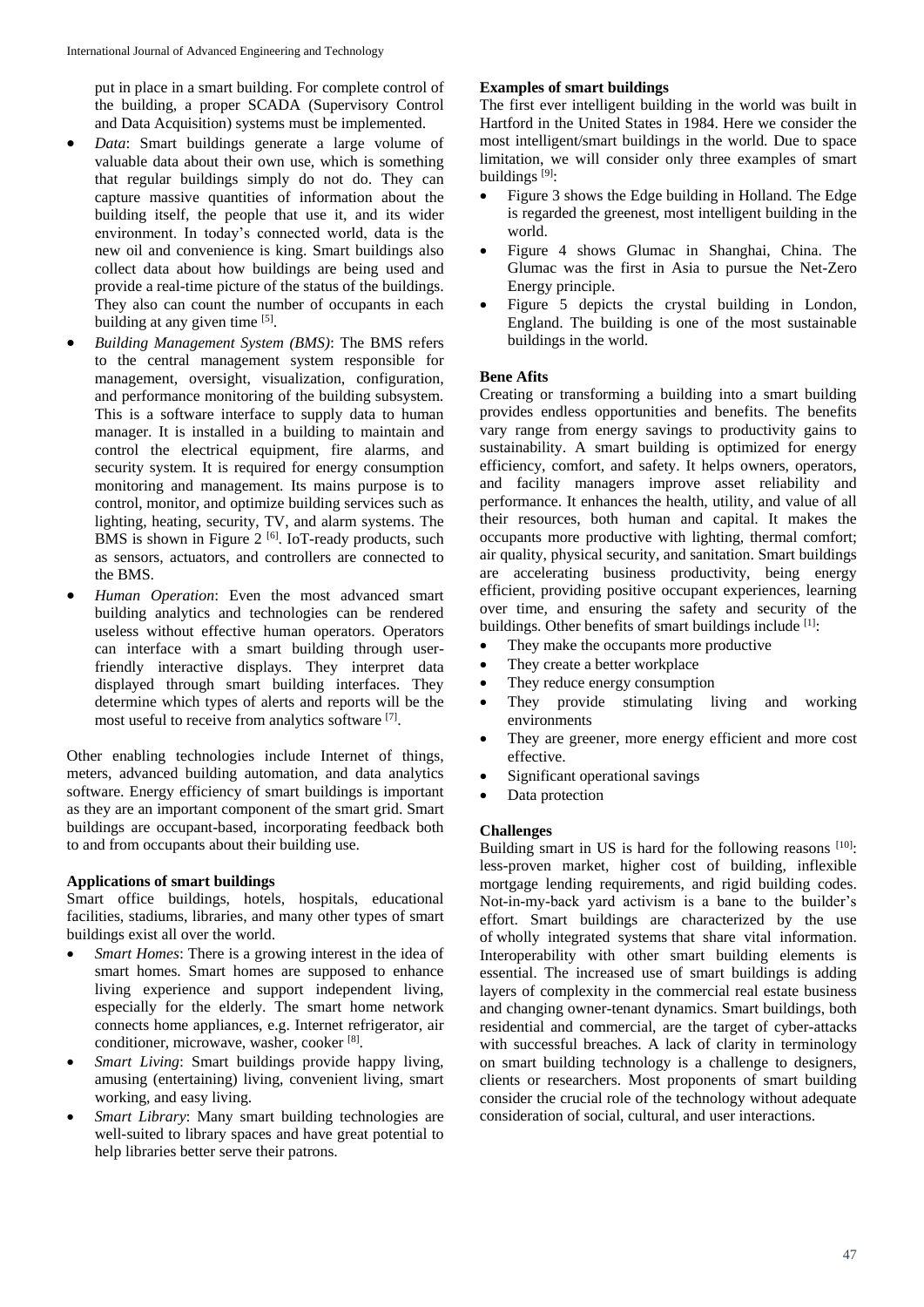International Journal of Advanced Engineering and Technology



Fig 1: Some components of a smart building [2].



Fig 2: Building management system [6].



Fig 3: The Edge building in Holland<sup>[9]</sup>.



Fig 4: Glumac in China<sup>[9]</sup>.



Fig 5: The crystal building in England [9].

### **Conclusion**

Advances in building technologies are combining energy efficiency, networked sensors, and data collection in exciting ways. Smart building is a solution optimizing energy consumption at buildings by integrating all main appliances. Smart buildings are ready for a future where IT and human innovation can be combined to make them smart enough for the 21st century. They produce smart communities of the future.

The next generation smart buildings are reaching further to attain Net Zero Energy. These also referred to as Zero Energy Buildings. These buildings are, by definition, designed to produce at least as much energy—if not more than they consume. Wireless sensor networks (WSNs) and artificial intelligence (AI) will play a fundamental role in future smart buildings. Smart buildings are getting smarter and will be building of the future.

### **References**

- 1. "What is a smart building?" March 2019,
- 2. https://www.trueoccupancy.com/blog/what-is-a-smartbuilding
- 3. Qolomany B. Leveraging machine learning and big data for smart building: A comprehensive survey," IEEE Access, vol. 4, 2019.
- 4. Jin X , et al., "Smart building energy management based on network occupancy sensing," Journal of International Council on Electrical Engineering. 2018;